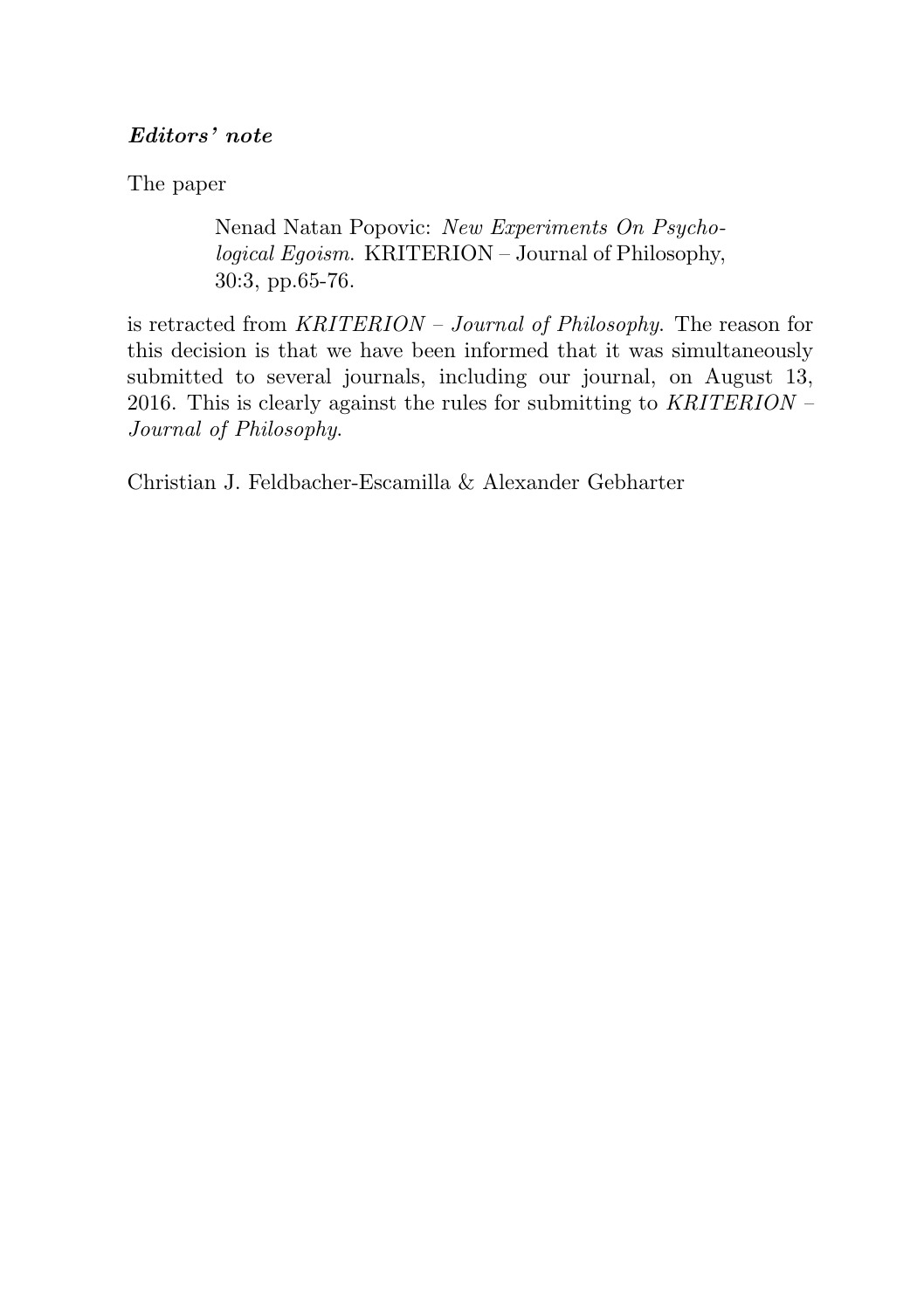# New Experiments On Psychological Egoism



Nenad Natan Popovic

### Abstract

Psychological egoism is the doctrine that all actions are ultimately motivated by self-interest, eve including seemingly altruistic actions. Although this view is commonly referred to as "vacuous" or "trivially true" because of its immunity to counterexamples, I argue there are possible observations that can refute this thesis.<br>I describe the experiments, identify the results that I describe the experiments, identify the could in principle falsify the strongest possible version of psychological egoism and formulate a probabilistic argument against this view. Ultimately, I conclude that a "trivially true" formulation of psychological egoism is an empirical theory that is in all likelihood false.  $\begin{tabular}{|c|c|c|c|} \hline \multicolumn{1}{|c|}{\textbf{Abstract}} & \multicolumn{1}{|c|}{\textbf{Abstract}} & \multicolumn{1}{|c|}{\textbf{Abstract}} & \multicolumn{1}{|c|}{\textbf{Cov}} \\ \hline \multicolumn{1}{|c|}{\textbf{Cov}} & \multicolumn{1}{|c|}{\textbf{Cov}} & \multicolumn{1}{|c|}{\textbf{Cov}} & \multicolumn{1}{|c|}{\textbf{Cov}} & \multicolumn{1}{|c|}{\textbf{Cov}} & \multicolumn{1}{|c|}{\textbf{Cov}} \\ \hline \mult$ 

Keywords: psychological egoism, altruism, self-interest, unselfish behavior

# 1 Introduction

Anyone who has ever taught a philosophy course that includes the docsychological egoism can easily imagine the following dialogue taking place in the classroom. In fact, the excerpt below is a brief deription of an exchange of arguments that many of us have witnessed numerous times. Let (DEF) stand for a defender of psychological egoism, and let  $(QPP)$  stand for an opponent of this view:

> $\ddot{\text{S}}$ : Psychological egoism must be false. We don't always act out of self-interest. There are many people who donate their time, effort and money to helping others.

(DEF): No, that does not show that they are not acting out of their self-interest. If you volunteer or give money to charity, perhaps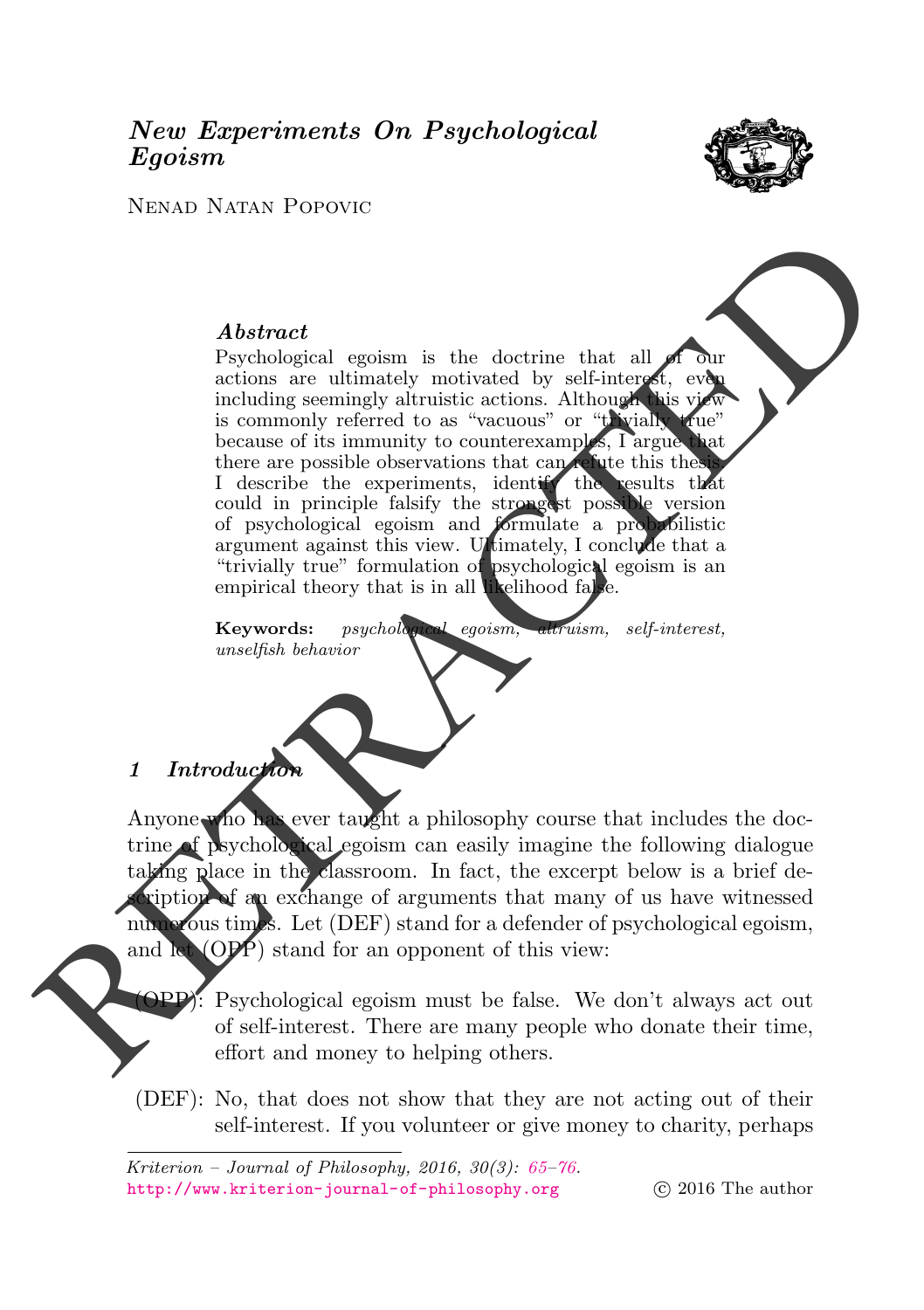you are doing it for tax purposes or to have something to put on your resume; perhaps you just want to feel good about yourself, or perhaps you know that you would feel bad if you didn't help; maybe you want others to think highly of you because you are helping people in need; or maybe you just can't stand to see others suffer, so by helping them you are helping yourself. can't tell which explanation is true, but it must be one of these. So, people who help or care about others are still ultimately motivated by their self-interest.

- (OPP): What about people who risk their own lives or their own wellbeing to save others? What about a parent who jumps in front of a car to save their child? A soldier who throws himself on a grenade to save others?
- (DEF): Perhaps they know that they couldn't live with the fact that they didn't try to do sometling, or maybe they identify their self-interest with the well-being of others. Either way, it still does not mean that they are not motivated by self-interest. In those circumstances people simply choose what they think is the lesser of the two evils at the time when they are acting. belong people in need; or may<br>be contristed to see offer a complement of the scheme of the specified whole people who belong the<br>scheme of the second term is the proper whole people who is the metallical<br>specified when th
	- (OPP): What if I just give you my wallet and tell you to keep the money. Believe me, I don't want to do that at all. But if I did it just to prove a point, would that count as behavior contrary to psychological egoism?
	- (DEF): No, it wouldn't. If you did it because you wanted to show that psychological egoism is false, then that would be your selfinterest and you would still be acting in accordance with this  $\lambda$ iew.

 $(OPR)$ : Sothere couldn't possibly be a case in which a person doesn't act out of their self-interest, then. If a person did help others and thereby promoted his own welfare, then he is selfinterested, while if in the same circumstances he helped others but sacrificed his welfare to do so, then he is equally selfinterested. If that is what psychological egoism is stating, then the theory is vacuous. You are just defining actions in terms of self- interest, and self-interest itself is defined so broadly that absolutely anything can be categorized under it. Of course there can't be a counterexample to this theory.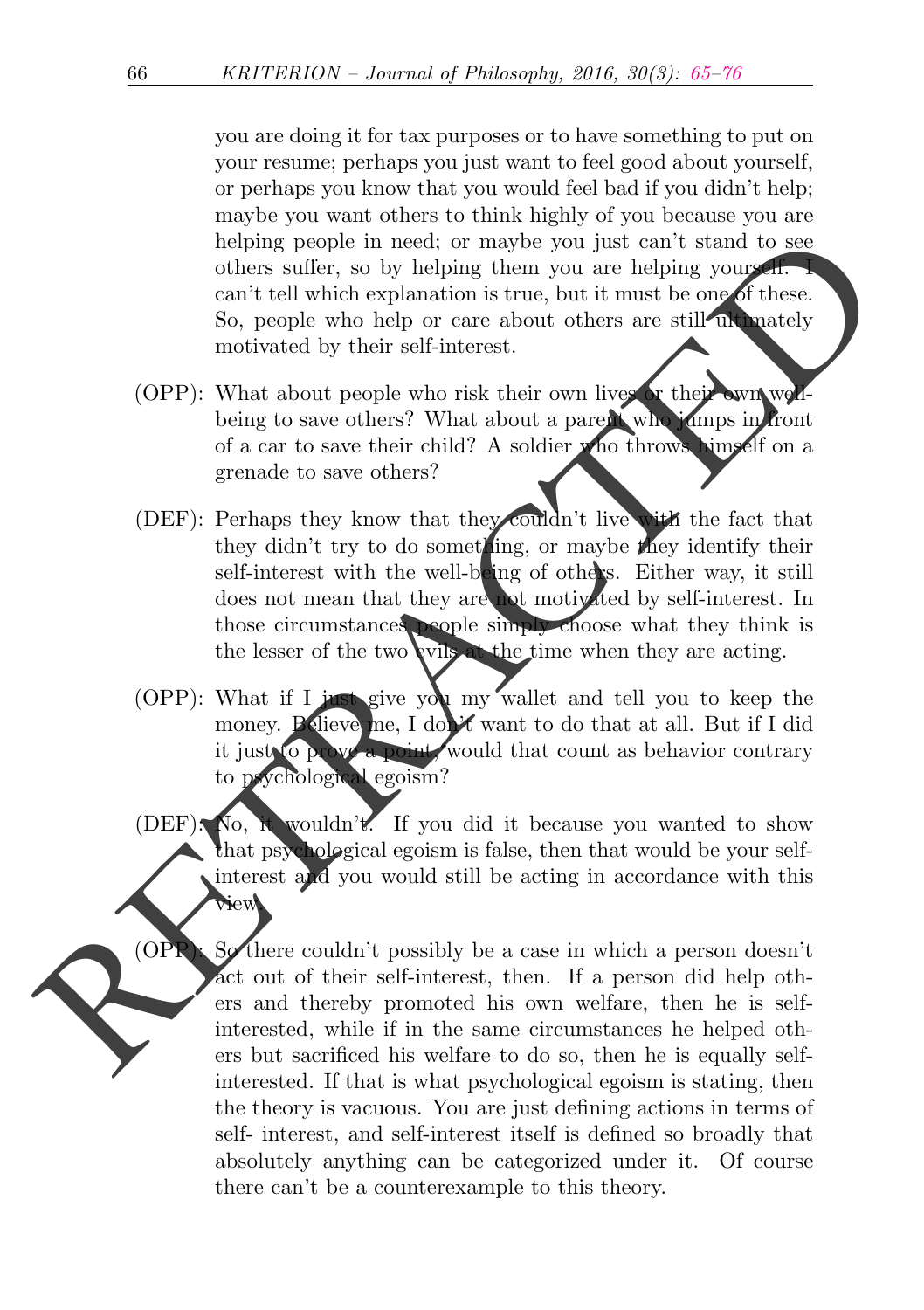<span id="page-3-0"></span>While it is possible to distinguish between several different formulations of psychological egoism, $\frac{1}{1}$  $\frac{1}{1}$  $\frac{1}{1}$  my focus will be on a version of this view that has been implicitly referred to in the previous dialogue. Thus, by psychological egoism I shall understand the view that all of our actions are ultimately motivated by self-interest, and that even seemingly altruistic motives are in fact just instances of motives intended to further our own self-interest. More specifically, my target will be the following thesis:

<span id="page-3-1"></span> $(PE)$ : For every agent S and for every action A, S will willingly perform A at t0 only if S believes at t0 that performing  $A$  will promote S's self-interest.

Psychological egoism is notoriously difficult to disprove if the notion of "self-interest" is understood in the way in which it was used by (DEF) in the previous dialogue.<sup>2</sup> As it has **been** illustrated, no matter what kind of counterexample we try to offer, it seems that there is always an explanation (more accurately, a disjunction of possible explanations) available to the supporter of (PE). It looks as if this theory is therefore immune to any scenario and that it cannot be refuted by means of any conceivable counterexamples. Perhaps this point is best summarized by Feinberg: are ultimately motivated by self-interest, and that vears emissions of motives intended to the time our own self-interest. More specifically, my target will be the Mowing the thesis:<br>
(PF): For every agent S and for every

'Until we know what they [psychological egoists] would count as *unself* sh behavior, we can't very well know what they mean when they say that all volunary behavior is selfish. And at this point we may suspect that they are holding their theory in a "privileged position"—that of immunity to evidence, that they would allow no *conceivable* behavior to count as evidence against it. What they say then, if true, must be true in virtue of the way they define—or redefine—the word "selfish." And in that case, it cannot be an empirical hypothesis.<sup>3</sup>

<span id="page-3-3"></span><span id="page-3-2"></span>I take it that this is the primary reason why this version of psychological egoism is commonly referred to as a "trivially true," "vacuous," "uninteresting", "unfalsifiable in principle" or just "trivial." This is also the primary reason why most of the literature on this subject instead focuses on other, "more interesting" formulations of psychological egoism.[4](#page-10-3)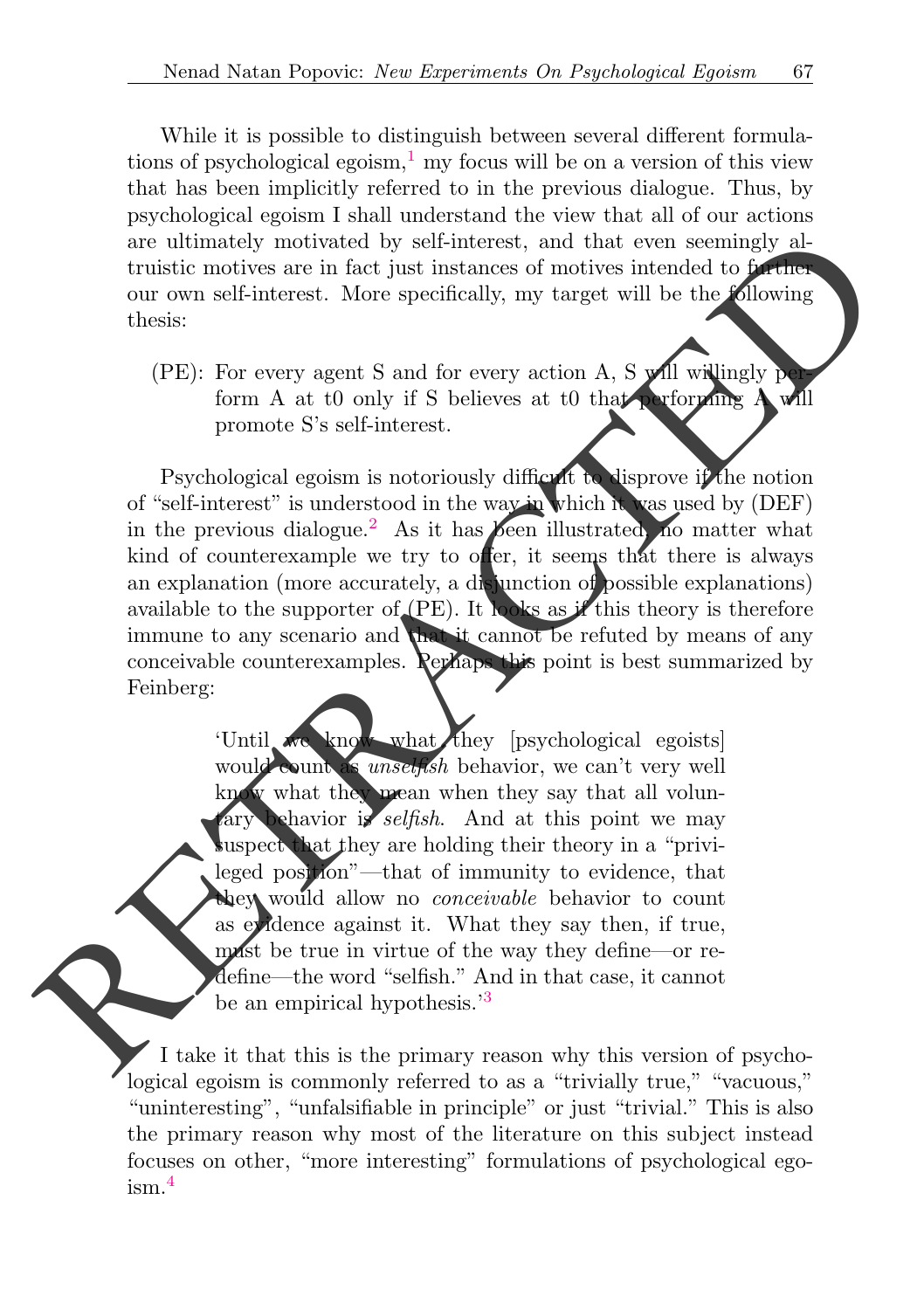I will argue that, contrary to this common misconception, there are possible observations that can refute (PE). I will specify some experiments that can be performed in order to test this theory empirically and identify the outcomes that would show that the thesis under discussion is false. Once this result is established, it will become apparent that psychological egoism cannot be a trivial thesis, even when it is defined in a way which includes seemingly altruistic acts. Rather,  $mv$  ditimate conclusion will be that (PE) is false in all likelihood, although we may have to wait for the experiments to be carried out in order to get final evidence.

#### 2 The (PE) Experiments

Suppose that a group of subjects is invited to participate in a study involving the use of polygraphs. Each participant will receive an honorarium for answering a number of questions administered by a polygraph specialist. Suppose also that the subjects who have been chosen are not familiar with the techniques used in this process.

For any subject S, a set of *irrelevant* questions and *control* questions is administered first.

After this phase has been completed, the subjects are then asked if they would like to donate a small amount of their honorarium to some charitable organization. The subjects are told that they are under no obligation of any kind to make a donation, nor that it is expected of them to do so in any sense. If S refuses to make a donation, the test is over and no further questions are asked. If, on the other hand, S decides to make a donation, the test continues. S is then told to confirm the donation by touching the screen of a monitor several times, until the **final confirmation window appears informing S that his donation will be** processed as soon as he presses a green "YES" button on the screen. However, this button is not available and can only be enabled by the specialist administering the test. At this time, S is presented with a of relevant questions that pertain directly to S's possible motives for making a donation. This set of questions consists of claims that would usually be used by a supporter of psychological egoism, and S is supposed to provide an answer to each of them. Suppose that the set of relevant questions contains the following: is false. Once this result is established, it will be<br>come apparent that payiological egoism cannot be a trivial thesis, even when it is<br>in a way which includes seemingly altruistic acts. Rather, my dimate<br>conclusion will

> Q1: Do you want to make this donation because you are expecting some benefit from it?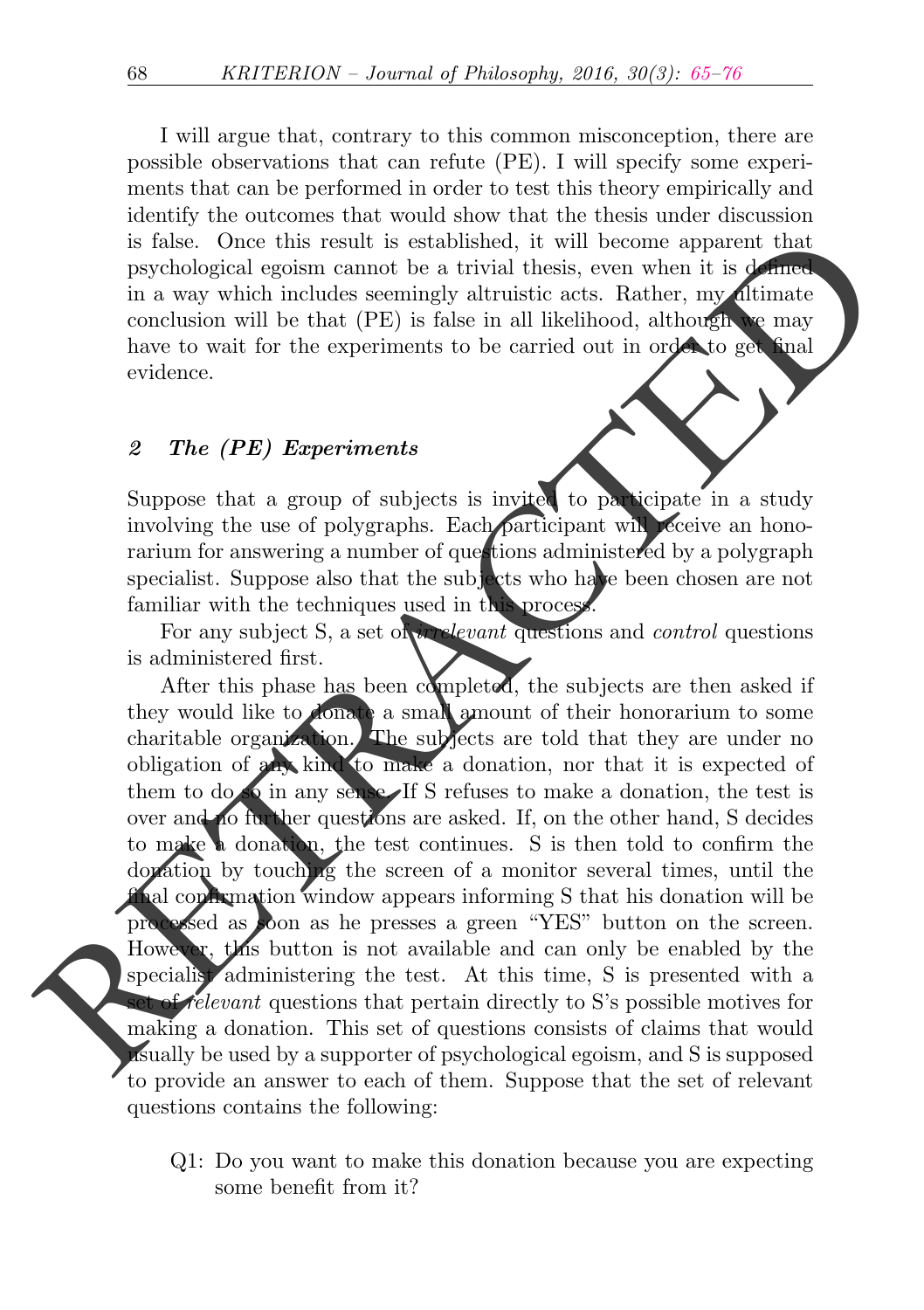- Q2: Do you want to make this donation because you want to feel good about yourself?
- Q3: Do you want to make this donation because you believe you will get any pleasure out of making this donation?
- Q4: Do you want to make this donation because you would feel bad if you did not do it?
- Q5: Do you want to make this donation because you believe that you would regret it later if you did not do it?
- Q6: Do want to make this donation because you want to impress the test administrator in some sense?
- Q7: Do you want to make this donation because you want to impress someone else later on when you tell this stor
- Q8: Do you believe that something negative will happen to you if you do not make a donation?
- Q9: Do you believe that something positive will happen to you if you make this donation?
- Q10: Is it in your self-interest to any degree to make this donation?

Suppose that the test administrator is instructed to enable the button that allows S to make a donation if and only if S gives a negative answer to all control questions  $Q1 - Q10$  and passes the polygraph test for each of those questions. If both of these conditions are satisfied, the administrator will immediately enable the confirm button and the donation will be processed as soon as S touches the screen. If S gives **A** affirmative answer to any of the control questions  $Q1 - Q10$ , the administrator will not enable the confirm button but will inform S that there was a problem with the software and that S's donation cannot be processed at this time. Similarly, S will not be in a position to make a donation if he fails the polygraph test for any of the control questions that he provided a negative answer to. will get any pleasure out of making this domation?<br>
(24: Do you want to make this donation because you would per biad<br>
if you did not do it?<br>
(35: Do you want to make this donation because you would regress<br>
(26: Do you w

<span id="page-5-1"></span><span id="page-5-0"></span>If this experiment is performed and S ends up making a donation, we will be provided with evidence that (PE) is false since S has probably acted in a purely altruistic manner.<sup>[5](#page-10-4)</sup> If several subjects end up making a donation the evidence will get proportionally stronger, and if a significant portion of all tested subjects passes the test (PE) will be outright refuted.[6](#page-11-1)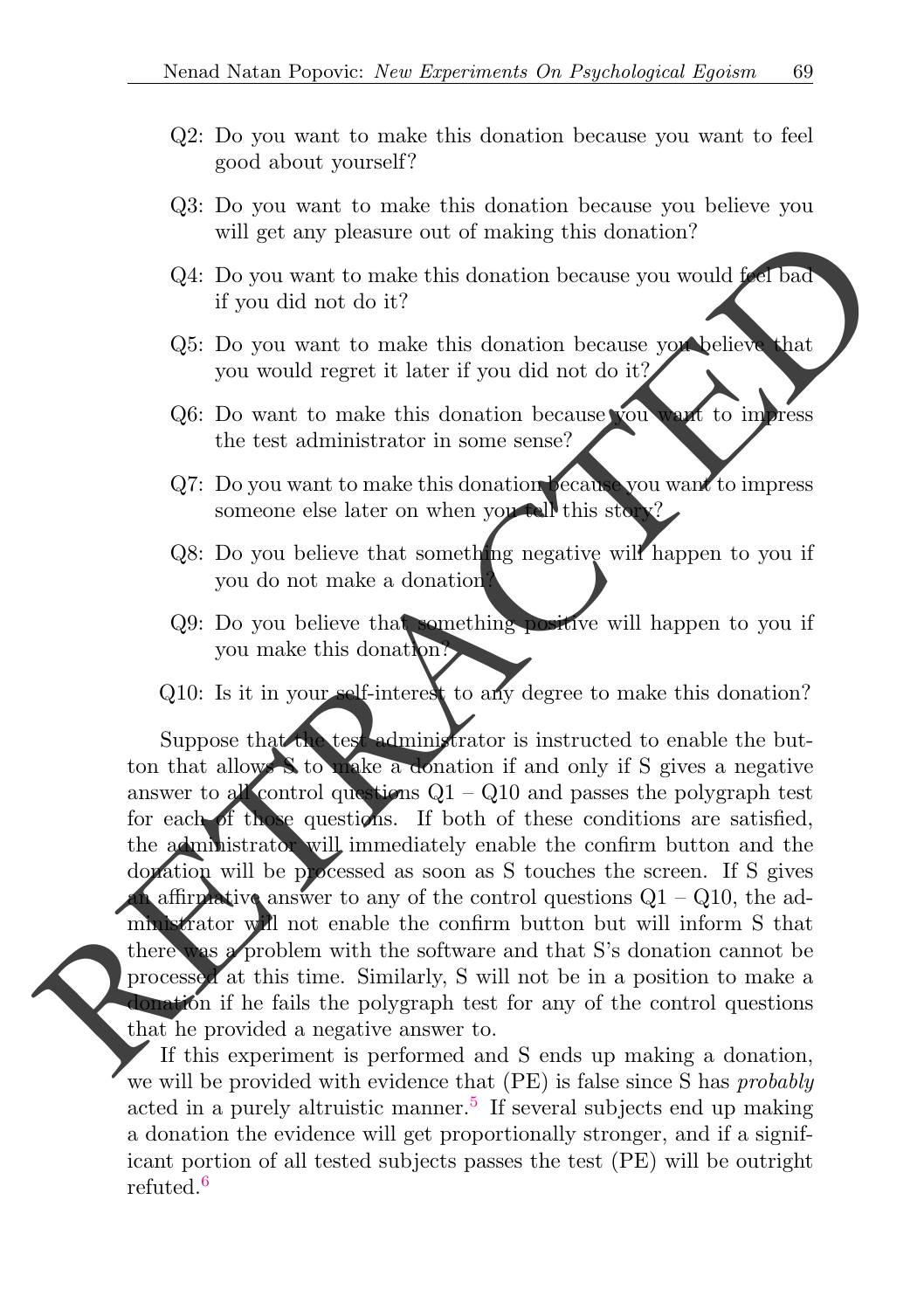We have thus identified outcomes that would show that (PE) is false, which means that psychological egoism is actually an empirical thesis that can be tested in principle by means of experimentation. While we may have to wait for the results of those experiments to come in before we can proclaim our final verdict, there are at least some indicators that we should expect (PE) to be refuted by those results. If (PE) were true, then is highly improbable that anyone in the world could ever truthfully give a negative answer to all of the questions  $(Q1) - (Q10)$ .<sup>7</sup> Yet, there is something very peculiar about this result since we can undoubtedly envision that occurring, which already furnishes us with a strong reason to suspect that (PE) is in fact false. Also, there clearly are numerous individuals who believe that genuinely altruistic acts are possible, and it seems reasonable to expect that they would truthfully deny any questions suggesting the contrary. This also indicates that a significant portion of the subjects should be expected to pass the test and thus provide us with relatively strong evidence against (PE). we can proclaim our final veride, there are at least some indicators that<br>the set of the set of the set of the set of the set of the set of the<br>set of the set of the set of the set of the set of the set of the set<br>of the

### <span id="page-6-0"></span>3 The Ultimate Objection

The experiments that have been described provide opponents of (PE) with a threatening argument against this doctrine. We can thus easily imagine the initial dialogue between (OPP) and (DEF) extend in this direction:

(OPP): What about people who genuinely and sincerely believe that actions are not motivated by self-interest? What if we conduct experiments using polygraph and it turns out that a significant number of people can pass this test? Would that not constitute ultimate evidence against psychological egoism?

s point, a supporter of  $(PE)$  seems to be left with only two options. He can either concede that the aforementioned experiments are relevant and thus expose the doctrine he is defending to refutation, or he can  $\overline{\text{crt}}$  to the following argument:

(DEF): Our motives for acting are not infallibly known. Just because people believe that they are not acting selfishly, it does not follow that they are not acting selfishly. Perhaps they are motivated by subconscious mechanisms and are not aware of their deep egoistic motives; perhaps they are self-deceived or simply mistaken about their real motives. Either way, the experiments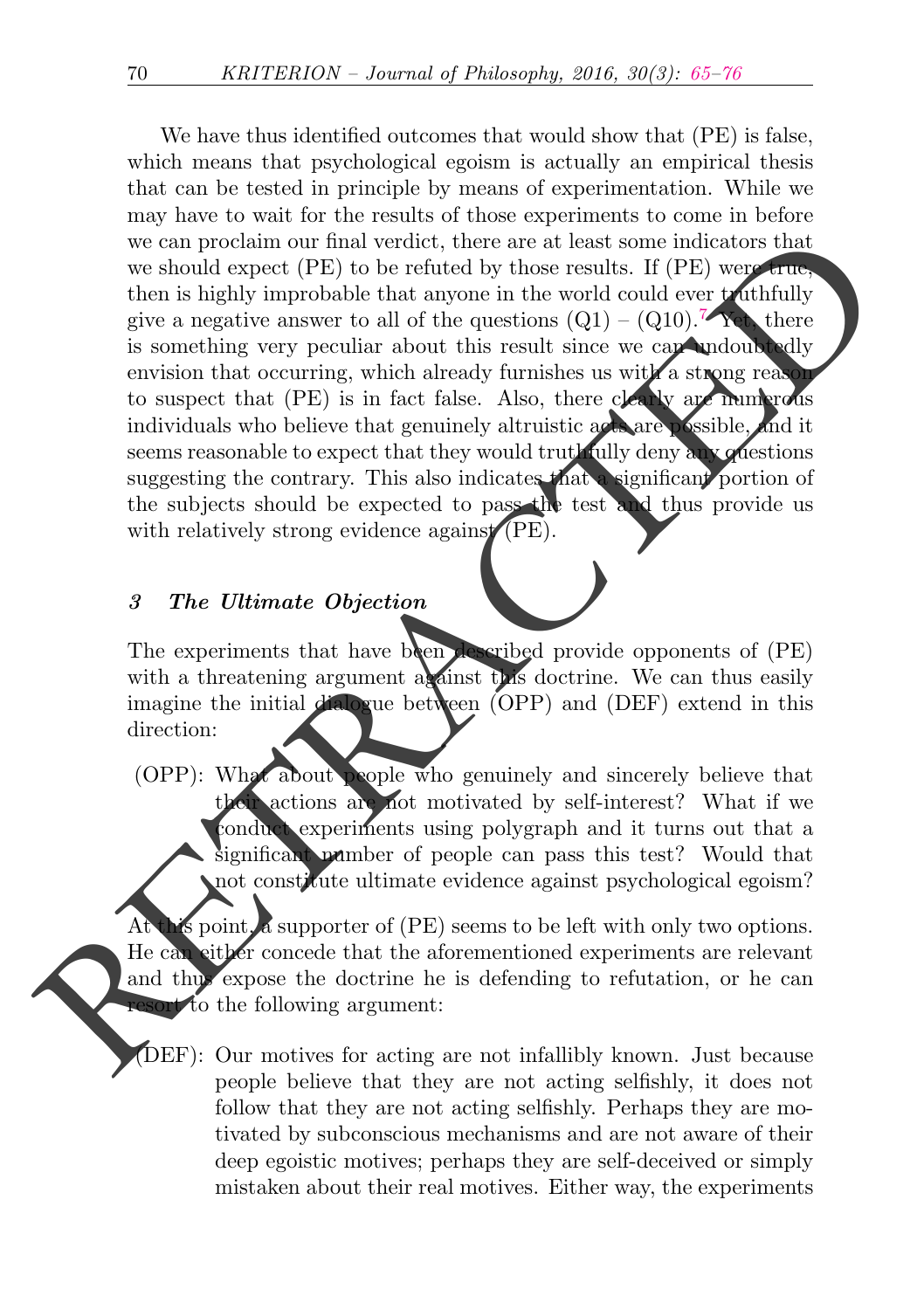can only show that some people may believe that they aren't acting out of self-interest, but they can't demonstrate that people aren't acting out of self interest. Therefore, the experiments described are irrelevant. They can't possibly show that psychological egoism is false.

Is the reply given by (DEF) satisfactory and can we simply dismiss the previous argument against (PE) on the grounds that people can be unaware or mistaken about their own reasons for acting? Should we conclude that the experiments are altogether irrelevant to the status (PE) since we may not infallibly identify the factors that motivate our actions? I will argue that the argument given by  $(DEF)$  is **K**ndamentally flawed and that, although the main premise is true and our motives for acting are not infallibly known, the conclusion does not follow.

# 4 The Ultimate Reply and the Intuitive Appeal of the Probabilistic Argument

As mentioned previously, it would be outright unreasonable to deny the first premise of the argument. Of course it is possible that people can be mistaken about their own motives. However, it is prima facie implausible to claim that all prople who ever pass the lie detector test must hold false beliefs about their wm motives. Yet, this is exactly what (DEF) has to maintain in order to dismiss the experiments.

So, while this experiment does not rule out the possibility of subjects being mistaken about their own motives and while it is a far cry from concluding that all subjects who pass this test are de facto motivated by anselfish reasons, we must be reminded that it is the supporters of (PE) that are arguing for a universal thesis. To falsify (PE) we only need one instance of behavior that is not motivated by self-interest, and the argument simply states it is *improbable* that all of those who pass the lie detector in the circumstances described are mistaken about their wn motives. logical egoism is false.<br>
Le the reply given by (DEF) satisfactory and can we simply dismiss<br>
the previous argument against (PE) once grounds that properties the conduct the correlation about their comparison of the corre

Additionally, it seems intuitively clear that the results of the experiments cannot be irrelevant. To illustrate this, suppose that out of a group of a thousand subjects only one ends up making a donation. In this case it would not seem as unusual to argue that a small percentage of individuals can be mistaken about what really motivates their actions. However, suppose that the experiments show that more than 50% of people who are tested in fact end up in that category. At this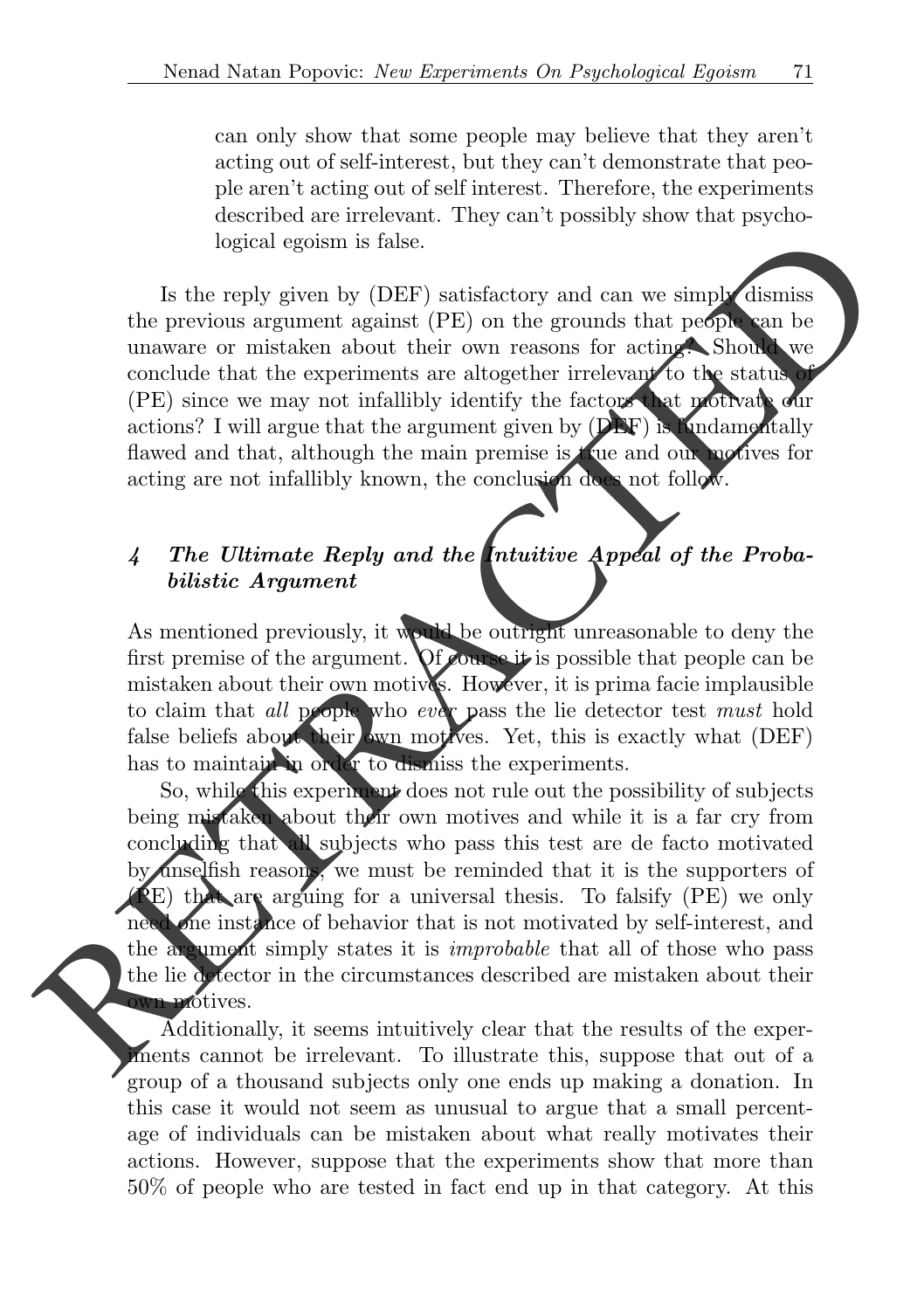point, making the same claim as before would already start to sound farfetched, as we would have to maintain that most people are either self-deceived or mistaken about their own motives in order to preserve  $(PE)$ .

Even worse for the supporter of (PE), this argument could be pushed further. Suppose that altruistic ideas become culturally dominant at some time in the future, to the point that nearly 100% of the population believes that we should help others even if it does not advance our own self-interest, and that nearly everyone actually acts on that principle most of the time. In that case it would not be hard to imagine that nearly 100% of the tested subjects would pass the polygraph test. Yet, supporters of (PE) would still have to attribute false beliefs to *almost* everyone and argue that virtually all humans are systematically mistaken about their motives with respect to most of their actions. At least, this should be considered a highly undesirable consequence of (PE). Even worse for the supporter of (PE), this argument could be pushed<br>further. Suppose that at<br>Italien is chosen equilibation defined as become culturally dominated as<br>some time the future, to the point that nearly 100% of

In conclusion, it seems clear that our intuitions  $\mathbf{m}_{\mathbf{a}}$  at least somewhat fluctuate depending on the number of people who end up passing the polygraph test. There is an intuitive difference between no one ending up in this category, versus someone or nearly everyone honestly believing that their actions were not motivated by self-interest. It seems clear that the actual vesults of the experiments bear at least some relevance, and therefore the experiments and the probabilistic argument against  $(PE)$  cannot be entirely dismissed based on the claim that our reasons for acting are not infallibly known. So, although the main premise of the argument made by (DEF) is true, its conclusion does not follow

Additionally, the case against the argument made by (DEF) can be further strengthened by focusing on the circumstances of the subject. According to the objection, subjects who pass the polygraph test must **h** false beliefs about their own motives, presumably because they are mistaken, self-deceived or unaware of their deep egoistic motives.

However, we must be reminded that the setup of the experiments includes questions that have been specifically designed to address these concerns. According to the setup, subject S has been explicitly asked about possible egoistic motives. Subject S has thus been placed in the position to be reflective about his true reasons for acting as he considers those questions and how they relate to his actions. If S was mistaken or failed to even consider any alleged egoistic motive that he might have while he was performing the action, he surely became aware of any such motive during this part of the experiment and reflecting on the questions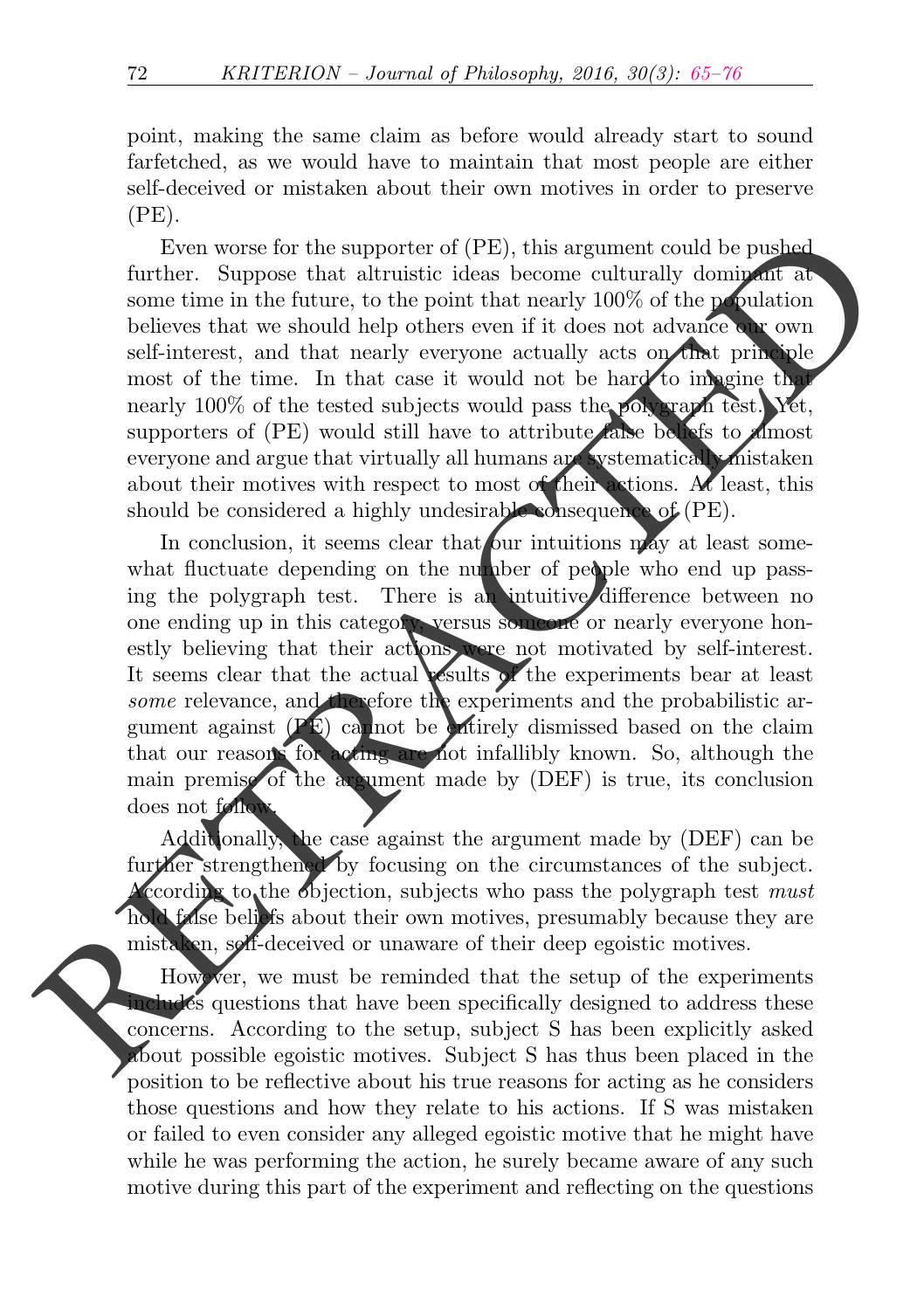will increase the likelihood of identifying its potential relevance.

Perhaps this may not be enough for the subject to uncover just about any deep egoistic motive that he might have, but it certainly minimizes the likelihood that all subjects who pass the test hold false beliefs about their motives. Besides, the setup of the experiment can easily be further amended to neutralize the force of even this objection. For example, we can stipulate that the subjects must undergo a session with an expert who specializes in helping the subjects uncover their deep or hidden motives before answering the questions. By virtue of this setup that can be even further amended if needed, it is prima facie unlikely that all subjects who end up giving negative answers are thus motivated by hidden reasons that are inaccessible to them.

Furthermore, the polygraph test itself is designed to detect any unsettling pattern that the subject might exhibit. As such, it should be particularly troubling for people who are sensitive or worried about a certain subject or self-deceived about their real motives. Consider someone who would find it painful to know that what he sees as purely altruistic motives are in fact just instances of egoistic motives, and yet who is by the nature of the experiment suddenly placed in the position to directly process this possibility. It seems fairly likely that it would be detected during the test. As we have seen previously, rather than being mistakenly classified as false negatives, subjects who fall in any such category are likely to produce a disproportional number of false positives. their motives. Besides, the setup of the experiment can easily be further anned<br>do neutralize the force of even this objection. For example, we<br>can stipulate that the subjects must undegro a session with a expert<br>who spec

In summary, if subject S is wrong about his own motives, it is either because S is unaware, mistaken or self-deceived about his real motives. If S is unaware or mistaken about his true motives, the questions will likely make him aware of it; if S is self-deceived or refuses to acknowledge his true motives, the polygraph test will likely detect it. Therefore, it is highly improbable that all subjects who pass the test are wrong about  $\mathbf{t}$  own motives. Therefore, it is highly likely that (PE) is false.

The previous argument tried to establish that the individuals who pass the test are unlikely to be mistaken about their motives, but it important to note that the argument is fatal to (PE) practically as long as there is any non-zero probability that any individual subject who passes the test is speaking truly. For example, suppose that each individual subject who passes the test is 90% likely to be mistaken. By simple probabilistic calculations, if 7 subjects pass the test on this assumption it is already more than 50% probable that at least one of them is actually speaking truly; if 22 subjects pass the test the probability of (PE) being false is already above 90%. So, even if we disregard the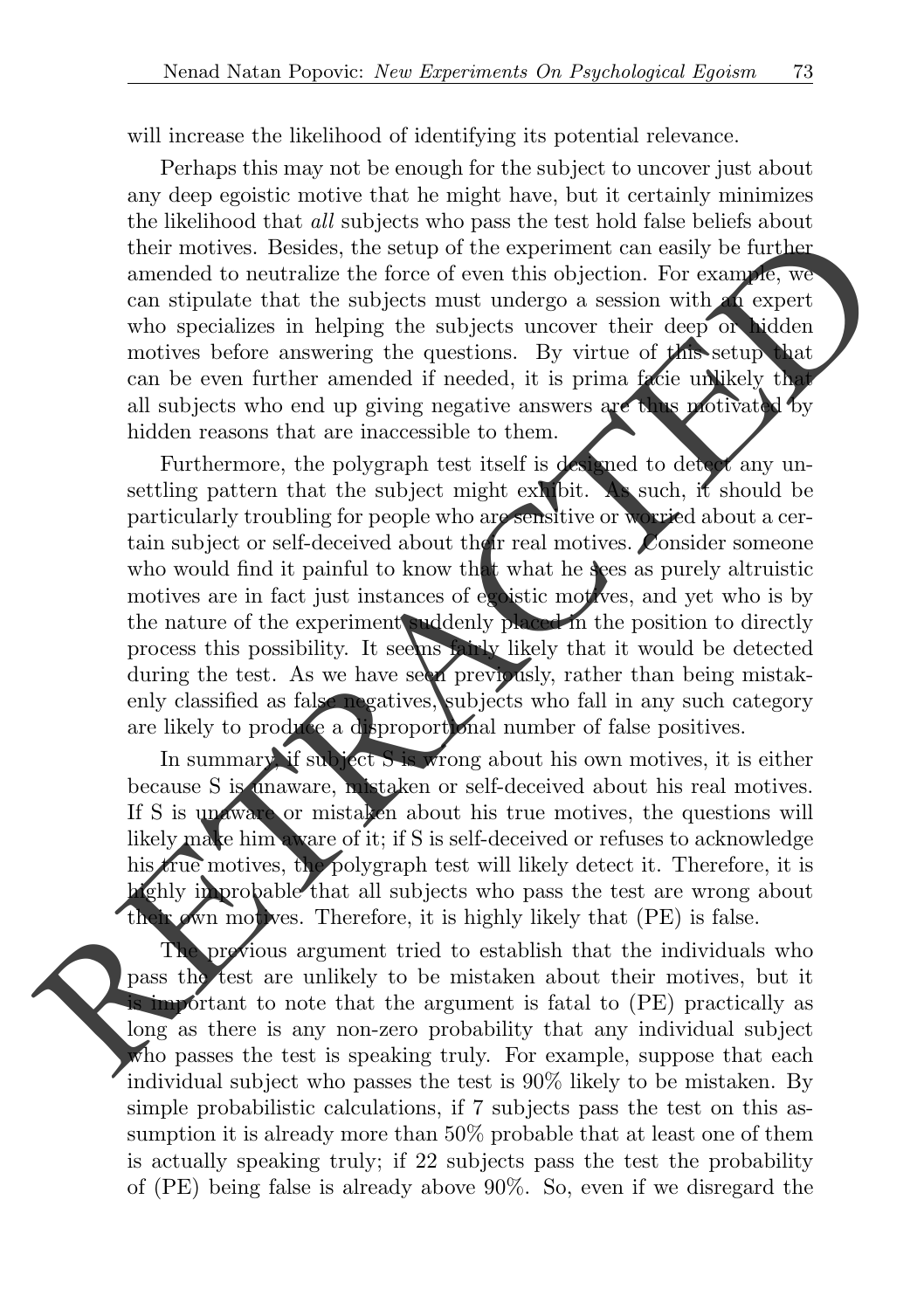previous points and allow for the sake of the argument that subjects are likely to be self-deceived or otherwise mistaken about their own motives, even a relatively small number of confirmations will still allow us to conclude that it is highly improbable that (PE) is true. The only way for a supporter of (PE) to escape this result is to maintain that that it is impossible for the subjects to speak truly in those circumstances or if the experimental results actually fail to produce sufficient evidence.

In conclusion, it cannot be denied that our reasons for acting are not infallibly known. This fact, however, does not constitute sufficient ground for dismissing the probabilistic argument against  $(PE)$  and experiments intended to provide the evidence. There is a clear intuitive appeal that the results of the experiments cannot be completely irrelevant, and it is highly improbable that  $a\mathcal{U}$  subjects who pass the polygraph test *must* hold false beliefs. The premise of the argument provided by (DEF) is true, but the conclusion simply does not follow. Consequently,  $(PE)$  turns out to be an empirical claim that can be tested by means of observation-based experiments rather than being a "vacuous" thesis. Far away from being "trivially true," psychological egoism in the end is just a "sitting duck" waiting to be demonstrated false once and for all. a support of (F[E](#page-11-4)) to escape this result is to maintain that that the signals<br>de for the subjects to speak truly in those circumstances in exchange the<br>contentratal results actually fail to produce sufficient evidence. In

#### **Notes**

- <span id="page-10-0"></span>1 For a summary of possible interpretations of psychological egoism see [\[8,](#page-12-0) pp. 501-503].
- <span id="page-10-1"></span>2 [\[1\]](#page-11-3) argues that the experiments done in the field of social psychology provide empirical evidence against psychological egoism and for the empathy-altruism hypothesis. See [\[11\]](#page-12-1), [\[12\]](#page-12-2), and [\[5\]](#page-12-3) for criticisms of Batson's conclusions;  $([1])$  $([1])$  $([1])$  also see [2] for replies. [11] argue against psychological egoism based on evolutionary theory. For criticism of Sober and Wilson  $([11])$  $([11])$  $([11])$  see  $[12]$ . For traditional philosophical arguments see [4], SermonXI and [7, p. 166]. While these arguments ave merits that have widely been recognized and while they are effective against many formulations of psychological egoism, a defender of (PE) can still insist ing the same route as described in the initial dialogue and argue that no genuine counterexample to the theory has been presented.
	- $, p. 503$
	- 4 For the most part, this seems to apply to both critics and supporters of the view. For example, [9] makes a distinction between weak and strong psychological egoism and argues that the former is true while the latter is false, although neither formulation is identical to (PE). There are exceptions, though: [\[3\]](#page-12-8) defends a version of psychological egoism that is very similar to (PE) on the grounds that it is the best explanation for human actions.
- <span id="page-10-4"></span><span id="page-10-3"></span><span id="page-10-2"></span>[5](#page-5-0) A defender of (PE) will surely argue that we can be mistaken about our own motivation and that our reasons for acting are not infallibly known. Although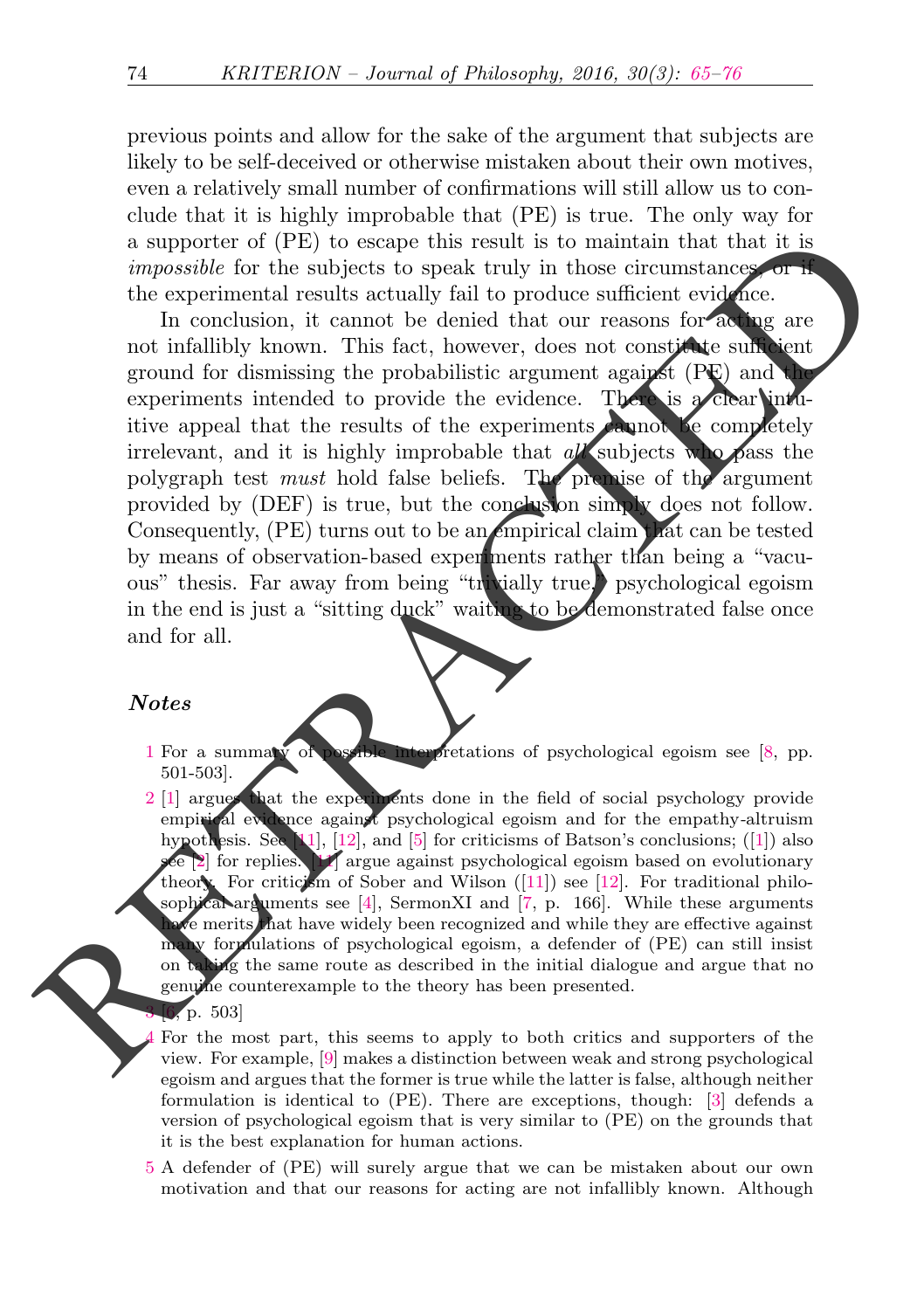<span id="page-11-1"></span>it should be perfectly clear that I am offering a probabilistic argument against (PE), I will specifically address this objection in the next section.

- [6](#page-5-1) According to a study conducted by the National Research Council ([\[10,](#page-12-9) p. 214]) for subjects untrained in countermeasures polygraph tests can discriminate lying from truth-telling at rates well above chance, though well below perfection. Also, while the National Research Council study  $([10, \text{Appendix I}])$  $([10, \text{Appendix I}])$  $([10, \text{Appendix I}])$  questions reliability of polygraph testing, notice that the main problem lies with producing a large number of false positives. So, far more truth-telling people test as deceptive and fail the test than the other way around. While this can be seen as **a flaw** of the method, it will actually significantly increase the overall value of evidence against (PE) obtained by means of our experiments. Polygraph testing may not be useful to identify a spy out of a group of thousand people since hundreds of innocents will also fail the test, but it will be very useful for our experiments since the test is likely to mistakenly classify a genuinely altruistic motive as egoistic. For example, if each one of a hundred subjects who are tested acts alternistically and if the assumed accuracy rate of the method is 80% we should only expect to get 80 confirmations of altruistic subjects or at best a few more. If fifty out of a hundred subjects act altruistically, we will likely get only 40 confirmations. If there are ten subjects who acted altruistically, we should expect to see 8 confirmations and so on. Given the two results established by the National Research Council, even a single case of altruistic behavior recorded by means of this experiment should count as very strong evidence against  $(P<sub>E</sub>)$ . mont and the method in the search and the search of the main properties that the search and the search and the search and the search and the search and the search and the search and the search and the search and the searc
	- 7 Of course, there might be some overlooked selfish benefit not included in Q1 Q10. If any such motive is identified, the questions should be adjusted accordingly.

<span id="page-11-2"></span>Nenad Natan Popovic Miami Dade College USA c@md

<span id="page-11-0"></span>References

- <span id="page-11-3"></span>[1] C. D. Batson. The Altruism Question: Toward a Social-Psychological Answer. Hillsdale, NJ: Lawrence Erlbaum Associates, 1991.
- <span id="page-11-4"></span>[2] C. D. Batson. Altruism in Humans. New York: Oxford University Press, 2011.